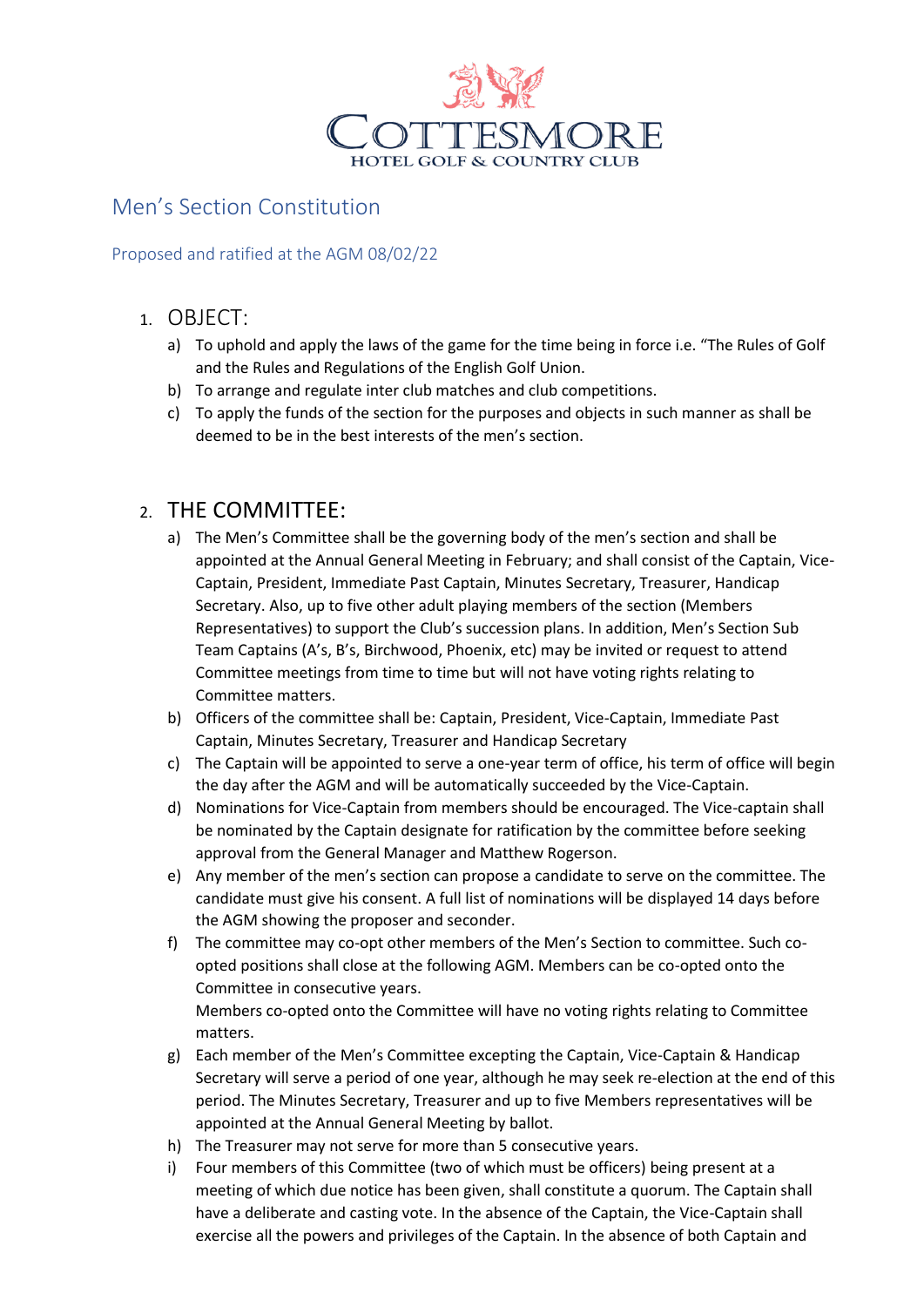Vice-Captain the remaining members of the quorum shall appoint a Chairman who shall exercise the power and privileges of the Captain.

- j) In the event of any member of the Men's Committee being unable to fulfil his term of office, the Committee shall have the power to co-opt a Club member to fill the vacancy until the next Annual General Meeting, which will then appoint a successor.
- k) The Men's Committee shall have power to appoint either from their own number or others any sub-committee or sub-committees and conveners of the same to be responsible for fixing handicaps, arranging matches and competitions, and other similar purposes, and to delegate full powers to such subcommittees for all or any of these purposes.
- l) Any member of the Committee who resigns their position for reasons other than health or family are barred from standing as a Committee Member for the following two golf years.
- m) Any and all changes to the Committee banking arrangements will first be cleared by the Committee.
- n) The Committee may convene an Extraordinary General Meeting (EGM) at any time.

### 3. COMMITTEE ASSETS:

- a) No profits or surpluses will at any time be distributed to Members and if upon the winding up or dissolution of the Club there remains after satisfaction of all its debts and liabilities any property whatsoever the same shall be given or transferred to some other organisation having objects similar to the objects of the Club, such organisation or organisations to be determined by the Members of the Club by resolution passed at a General Meeting at or before the time of the dissolution and insofar as effect cannot be given to such provision then to some charitable object.
- b) All profits or surpluses generated by the Committee's activities shall be devoted to maintenance or improvement of Men's Section products allowing for reasonably required Committee approved expenses.

### 4. ANNUAL GENERAL MEETING:

- a) The Annual General Meeting of the Men's Section shall be held on the Second Tuesday in February at which an independently reviewed statement of accounts shall be submitted. The financial year shall begin on the first day of January and end on the last day of December.
- b) At least 30 days prior to the date of the Annual General Meeting each member shall receive due notification of this meeting together with a draft copy of the December (Year-end) financial statement.
- c) At least 30 days prior to the date of the Annual General Meeting, Committee positions of Minutes Secretary, Treasurer and members representatives will be posted. Applications for these positions must be received by the Captain, no later than 14 days before the meeting.
- d) Any questions for the AGM should be submitted, to the Captain, no later than 14 days before the meeting.

# 5. Due Process – How the Committee carries out its function

- a. All observations by Men's section members will be relayed to the Committee through the 'Players' Rep's' on the Committee or by communication to another Committee Member including the Captain
- b. The Committee will not be obliged to table every observation at Committee meeting. Observations will be prioritised based on their merits according to the Committee